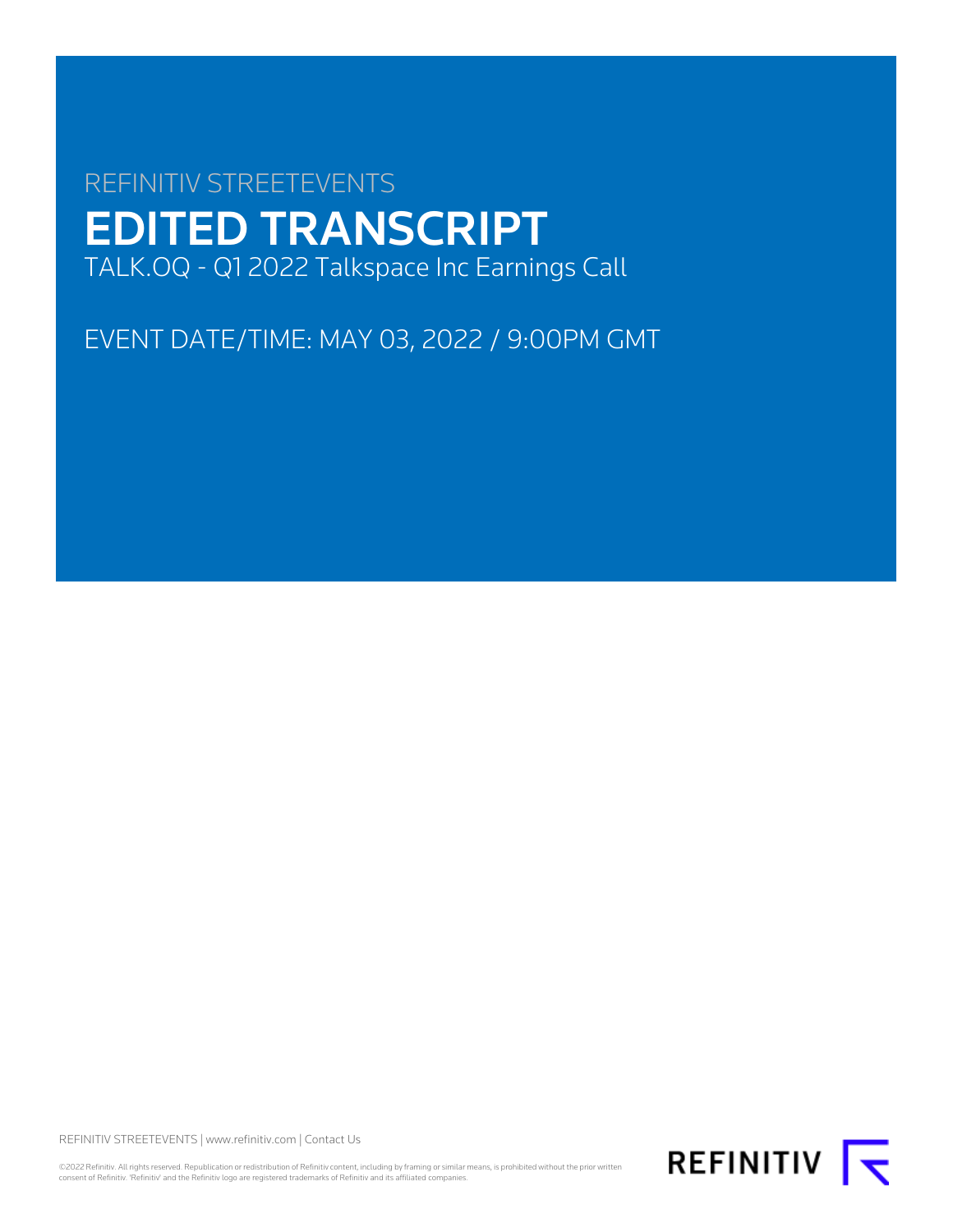### **CORPORATE PARTICIPANTS**

**[Douglas Lee Braunstein](#page-2-0)** Talkspace, Inc. - Interim CEO & Chairman **[Jennifer Fulk](#page-3-0)** Talkspace, Inc. - CFO **[Mike Lovell](#page-1-0)** Talkspace, Inc. - Senior Director of IR

# **CONFERENCE CALL PARTICIPANTS**

**[Charles Rhyee](#page-4-0)** Cowen and Company, LLC, Research Division - MD & Senior Research Analyst

**[Glen Joseph Santangelo](#page-9-0)** Jefferies LLC, Research Division - Equity Analyst

**[Ryan Scott Daniels](#page-7-0)** William Blair & Company L.L.C., Research Division - Partner & Co-Group Head of Healthcare Technology and Services

**[Stephanie July Davis](#page-8-0)** SVB Leerink LLC, Research Division - Senior MD of Healthcare Technology and Distribution & Senior Research Analyst

**[Vikram Kesavabhotla](#page-6-0)** Robert W. Baird & Co. Incorporated, Research Division - Senior Research Analyst

# **PRESENTATION**

### **Operator**

Good day, and thank you for standing by. Welcome to the Talkspace First Quarter 2022 Earnings Conference Call. (Operator Instructions) Please be advised today's conference maybe recorded. (Operator Instructions)

<span id="page-1-0"></span>I'd now turn the conference over to your Mr. Mike Lovell, Investor Relations Director.

### **Mike Lovell** - Talkspace, Inc. - Senior Director of IR

Good evening, everyone. Thanks for joining Talkspace's 2022 First Quarter Earnings Call. I hope you've had the opportunity to access the press release. We have a presentation of our earnings materials that you should see on Talkspace's IR site. We will use the presentation to walk you through today's remarks.

We will begin with comments from Chairman and Interim Chief Executive Officer, Doug Braunstein, followed by Chief Financial Officer, Jennifer Fulk. Both are available for questions following their prepared remarks.

Certain measures we will discuss on this call are expressed on a non-GAAP basis and have been adjusted to exclude the impact of one-off items. Reconciliations of these non-GAAP measures are included in our earnings release and on our website, talkspace.com. I also want to remind you that we'll be discussing forward-looking information today, which may include forecasts, targets, and other statements regarding our plans, goals, strategic priorities, and anticipated financial results. While these statements represent our best current judgment about future results and performance as of today, our actual results are subject to many risks and uncertainties that could cause actual results to differ materially from what we expect.

Important factors that may affect our future results are described in our most recent SEC reports and today's earnings press release. For more information, please review our safe harbor disclaimer on Slide 2.

And now I'll turn the call over to Doug, who will begin on Slide 3.

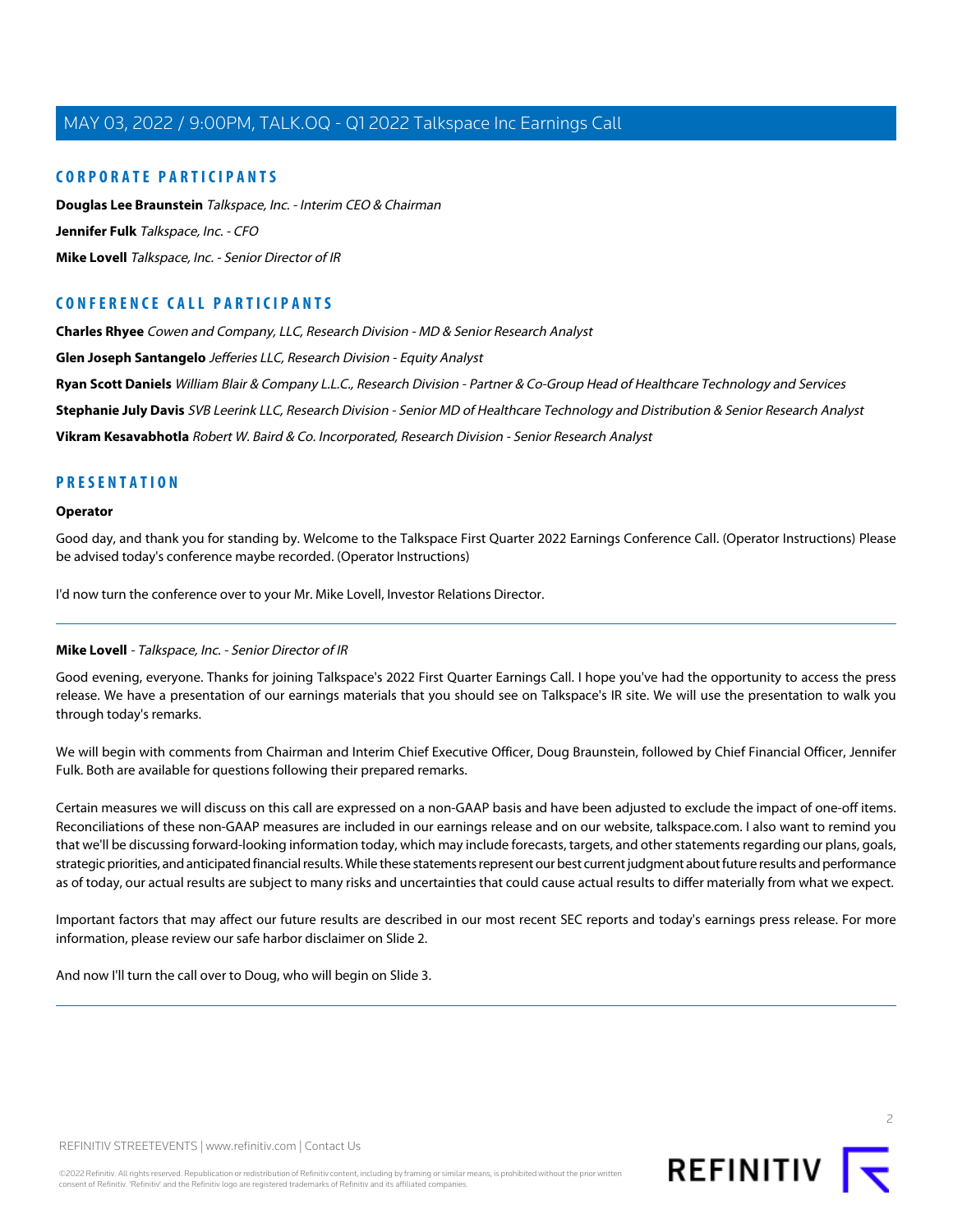### <span id="page-2-0"></span>**Douglas Lee Braunstein** - Talkspace, Inc. - Interim CEO & Chairman

Thanks Mike and thank you all for joining us today to discuss our first quarter 2022 results. I'm going to begin with a snapshot of the first quarter financial performance and then discuss the progress we are making towards the operational and executional priorities we outlined during our fourth quarter earnings call.

So you can see on Slide 3 that revenue grew 11% year-over-year, driven by an expansion of our B2B franchise, which demonstrated year-over-year and quarterly growth in revenues, in sessions, and covered lives. We added Beacon, a significant new national account at the end of the quarter, and we expanded our relationship with Optum in Q1. We also added 31 new accounts in the quarter for our DTE, or direct-to-employer business, including large national accounts such as Kimpton Hotels & Restaurants, and two significant broker houses, Gallagher and Alliant.

Our B2C business was down year-over-year, but was essentially flat quarter-on-quarter despite another sequential reduction in our advertising spend. We implemented several changes to the funnel in March that have begun to yield modest improvements in our conversion metrics and reduced our customer acquisition costs.

So if you turn to Slide 4. You'll recall that in January, we outlined six strategic priorities that the management team would be focused on to improve our performance. Page 4 highlights some of the items we introduced in Q1 that we believe represent progress towards these priorities and impacted the performance and the KPIs we track in the first quarter.

So first, we began data tests in March, unifying our funnel, essentially making it easier for B2C and B2B customers to find a provider directly through our consumer website and apps. As a reminder, we have several million non-unique visitors to our site each quarter, and the early results from these tests are encouraging. We believe that this can drive both penetration and utilization in our B2B business over-time. In addition, we made an important change to our matching process based on consumer research and we made that change in March as well. This change, which uses our proprietary algorithm to deliver quick and appropriate matches, drove a higher conversion rate and a lower CAC in March, which favorably impacted quarterly results.

Second, we continue to make progress towards expanding capacity and increasing satisfaction of our clinical network. The marketplace for clinical talent, as you know, is undoubtedly competitive today, and we are taking steps to make Talkspace a platform-of-choice for providers. We have accelerated multi-state licensing. We improved our provider dashboard, and we adjusted our clinical compensation policies, making it both more transparent, as well as more responsive to the current market environment. As a result of these actions, we are seeing early signs of improving therapist satisfaction in our most recent surveys. We grew our average hourly engagement from our existing therapists during the quarter, and we had our strongest recruiting month in March for new contracted therapists over the past year.

Third, we are continuing to add customers, resources, focus, and products to our B2B business. We introduced a bundled offering product late in the first quarter for our B2B partners, which now includes our new Talkspace Self-Guided product, and we grew our B2B sales team over 25% in the quarter. Improved targeting and focus in our DTE business introduced in Q1 is helping us to build a pipeline of larger DTE customers. Our average contract size was up in Q1 and we signed our first large million-dollar-plus account this year. While the cycle time for these larger clients is often longer and the revenue growth can be lumpier, we are targeting these opportunities today more directly with our sales force.

Fourth, we continue to optimize our consumer businesses to deliver improved efficiencies. As I mentioned, we implemented a number of changes to the funnel in early March that we believe led to our modest improvements in conversion and customer acquisition metrics compared to last quarter. In fact, this is the first positive quarterly trend in our conversion data in the past 4 quarters for the company. So while media spend was reduced by 19% sequentially pursuant to our plans coming into the quarter, adjusted sequential revenues were flat as we saw increased traction for our highest service video products. We do expect to continue to reduce aggregate B2C media spend going forward as we better manage our cash flows and that should result in a smaller revenue base for this business, but we believe management can implement changes to further improve our members' experience while also increasing efficiencies in both CAC and unit economics.

Our fifth strategic priority is continuing to innovate and enhance our product suite. Minor changes like simplifying our onboarding process for our MBH members in their initial evaluation sessions, as well as more significant product launches like Talkspace Self-Guided, do allow us to build towards a better member experience and offer a broader solution set for our B2B customers.



©2022 Refinitiv. All rights reserved. Republication or redistribution of Refinitiv content, including by framing or similar means, is prohibited without the prior written consent of Refinitiv. 'Refinitiv' and the Refinitiv logo are registered trademarks of Refinitiv and its affiliated companies.

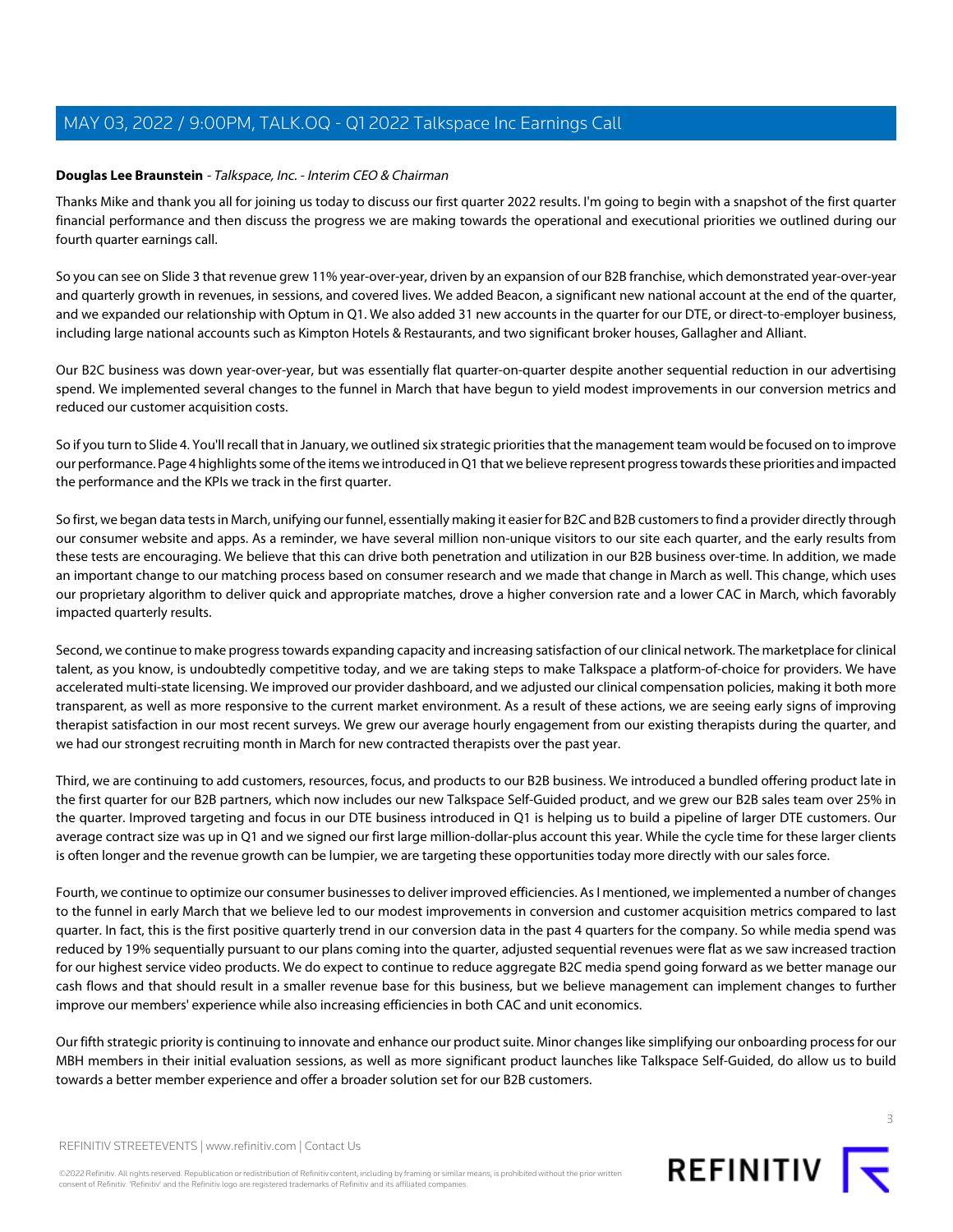And finally, as we continue to focus on optimizing cash flow across the business, as I mentioned on our last call, we believe we have ample cash resources to enhance and expand our capabilities in ways that both deliver operating leverage over-time, as well as value to our shareholders. But basic operating progress, like introducing KPIs, scorecards, and real-time reporting, have been both adopted and embraced throughout the broader organization and has allowed us to make timelier, data-driven adjustments to our business plan. As an example, actions taken this quarter generated efficiencies in our cash collections that positively reduced working capital. So while management clearly understands that we've got plenty of ongoing work ahead of us, we believe that the actions we've taken in the first quarter reflect the first important steps in our path towards building shareholder value and delivering on our mission.

<span id="page-3-0"></span>So with that, I'll turn the call over to Jennifer to provide details on our operating and financial performance. Jennifer, over to you.

### **Jennifer Fulk** - Talkspace, Inc. - CFO

Thanks, Doug, and good evening, everyone. I'll focus my comments on sequential results as we continue to believe this presentation is most useful to understand our performance beginning in November 2021, given the new management team, our evolving revenue mix, and the significant operational initiatives we identified at that time.

Starting with Slide 5. First quarter revenue was \$30.2 million, up 3% sequentially on a reported basis from the fourth quarter. First quarter B2C revenue was \$17.3 million, up 5% from the fourth quarter, with three percentage points of growth related to a \$500,000 onetime noncash reversal in deferred revenue associated with customers no longer active on the platform. The remaining two percentage points of sequential growth were driven by improved mix in consumer plans, partially offset by a lower number of active users.

B2B revenue was \$12.9 million, up 1% on a reported basis from Q4. You will recall that Q4 2021 results included a favorable impact from revenue reserve on receivables of \$800,000 from prior periods. Normalizing for that adjustment, sequential growth was 8%, driven primarily by growth in B2B sessions, and to a lesser extent additional DTE customers.

Our first quarter gross profit declined 6% sequentially to \$15 million with a gross margin of 49.8%, down compared to Q4 primarily due to higher clinician costs and a revenue mix shift within the B2B business.

Turning to Slide 6. First quarter 2022 GAAP operating expenses were \$36 million compared to \$45 million in the fourth quarter. This reduction was due to lower stock-based compensation and the elimination of non-recurring severance costs booked in Q4. Excluding non-recurring items, first quarter operating expenses were down slightly from the fourth quarter, as lower media spend and lower employee related expenses were partially offset by higher professional services fees.

Fourth quarter net loss was \$20 million and adjusted EBITDA loss was \$18 million. Our cash balance as of March 31st was \$184 million, a reduction of \$14 million from the year-end. We benefited in this quarter from actions taken to reduce the DSO for our receivables, which generated a one-time benefit of approximately \$4 million. We expect cash burn to generally match our EBITDA going forward.

Turning to Slide 7 for a closer look at our B2B performance. As I mentioned earlier, B2B revenue for the quarter grew 8% on a normalized basis, reflecting an increase in covered lives and sessions as well as growth in our DTE customer base. We ended the quarter with approximately \$76.5 million eligible lives, an increase of 11% versus the prior quarter. Number of sessions completed also increased 11% sequentially to almost 91,000. We believe we have significant opportunities to continue to grow our B2B business as we execute our operational agenda to drive penetration in our covered lives, expand our relationships with existing health plan partners, and launch coverage with new payers. Enterprise revenue is up 5% sequentially, driven by the addition of 31 customers in the first quarter, partially offset by the loss of a large municipal customer that no longer had funding available for our program. We continue to see strong demand in our pipeline from employers seeking expanded mental health benefits for their employees.

Turning to Slide 8 for a closer look at our B2C performance. Revenue grew 5% sequentially, of which 3% is related to the deferred revenue adjustment as mentioned earlier. The revenue increase was driven by higher ARPU, as our members continued to migrate toward higher subscription tiers with a greater number of video sessions, partially offset by a 7% reduction in active members. Advertising spending was down 19% sequentially,

REFINITIV STREETEVENTS | [www.refinitiv.com](https://www.refinitiv.com/) | [Contact Us](https://www.refinitiv.com/en/contact-us)

©2022 Refinitiv. All rights reserved. Republication or redistribution of Refinitiv content, including by framing or similar means, is prohibited without the prior written consent of Refinitiv. 'Refinitiv' and the Refinitiv logo are registered trademarks of Refinitiv and its affiliated companies.



 $\Delta$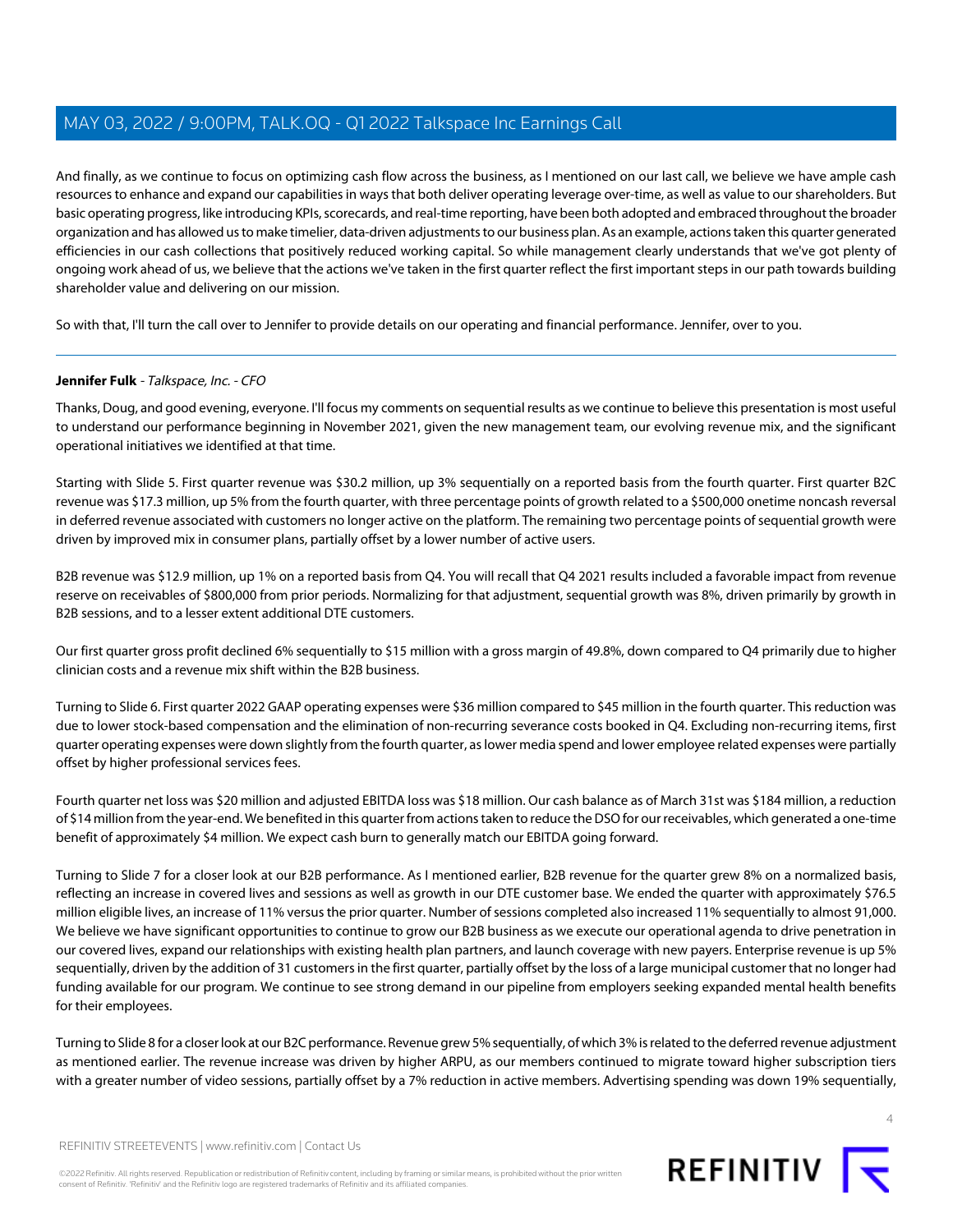as we continued to optimize our marginal ROI. The combination of modestly improved conversion and reduced advertising spend led to a modest improvement in quarterly contribution.

Turning to our conclusion on Slide 9. As Doug mentioned in his remarks, we continue to believe the initiatives we are focused on as a management team will drive growth and profitability and deliver shareholder value over time. We look forward to keeping you updated on our progress.

With that, we will open the call to questions.

## **QUESTIONS AND ANSWERS**

### **Operator**

<span id="page-4-0"></span>(Operator Instructions) Our first question comes from Charles Rhyee with Cowen.

### **Charles Rhyee** - Cowen and Company, LLC, Research Division - MD & Senior Research Analyst

If I could start with -- on the B2C side, obviously, results looked much better than we were expecting, and just wanted to get your sense: the performance is holding up here, you kind of mentioned more video visits. Maybe can you talk about some trends that you're seeing here? Obviously, you are reducing your marketing spend, maybe your thoughts on the ads sort of that the ad market and the pricing there, obviously your larger competitor highlighted that recently last week and just wanted to get your thoughts on what you're seeing right now in the market as it relates to that.

### **Douglas Lee Braunstein** - Talkspace, Inc. - Interim CEO & Chairman

So Charles, thanks for the question. Actually it felt like quite a few questions. So let me try and step back and address it. We have been speaking consistently since I began making these calls about the pressures and challenges in the advertising market. We did not see anything unique or different in our business in the first quarter as it relates to that. What we did tell you, however, is that we believed we had a number of opportunities to address and improve our customer journey through our website and the conversion of those customers as they come through the process with us. And what you see in our results in the first quarter is, we told you we would be reducing our advertising spend and we did that. I did also reference we're going to continue to improve our efficiency in this business. So you can expect some further reduction in the second quarter. But importantly, we actually implemented a number of things we were working on through the beginning of the year in March that had a meaningful impact in increasing our conversion. And as a result of that, reducing our CAC.

And we have a number of other adjustments and additions to how customers experience their journey through our website, and then are connected with therapists and the retention associated with that that we're going to be introducing throughout the second quarter that we think will continue to make us a much more efficient platform. So I can't speak to what others may or may not be doing. But I think a lot of what we have in front of us on the B2C side to improve our economics is completely within our control.

### **Charles Rhyee** - Cowen and Company, LLC, Research Division - MD & Senior Research Analyst

Maybe just clarify to expand a little bit. Can you give an example or some examples of what's changed to make the experience that the conversion better?

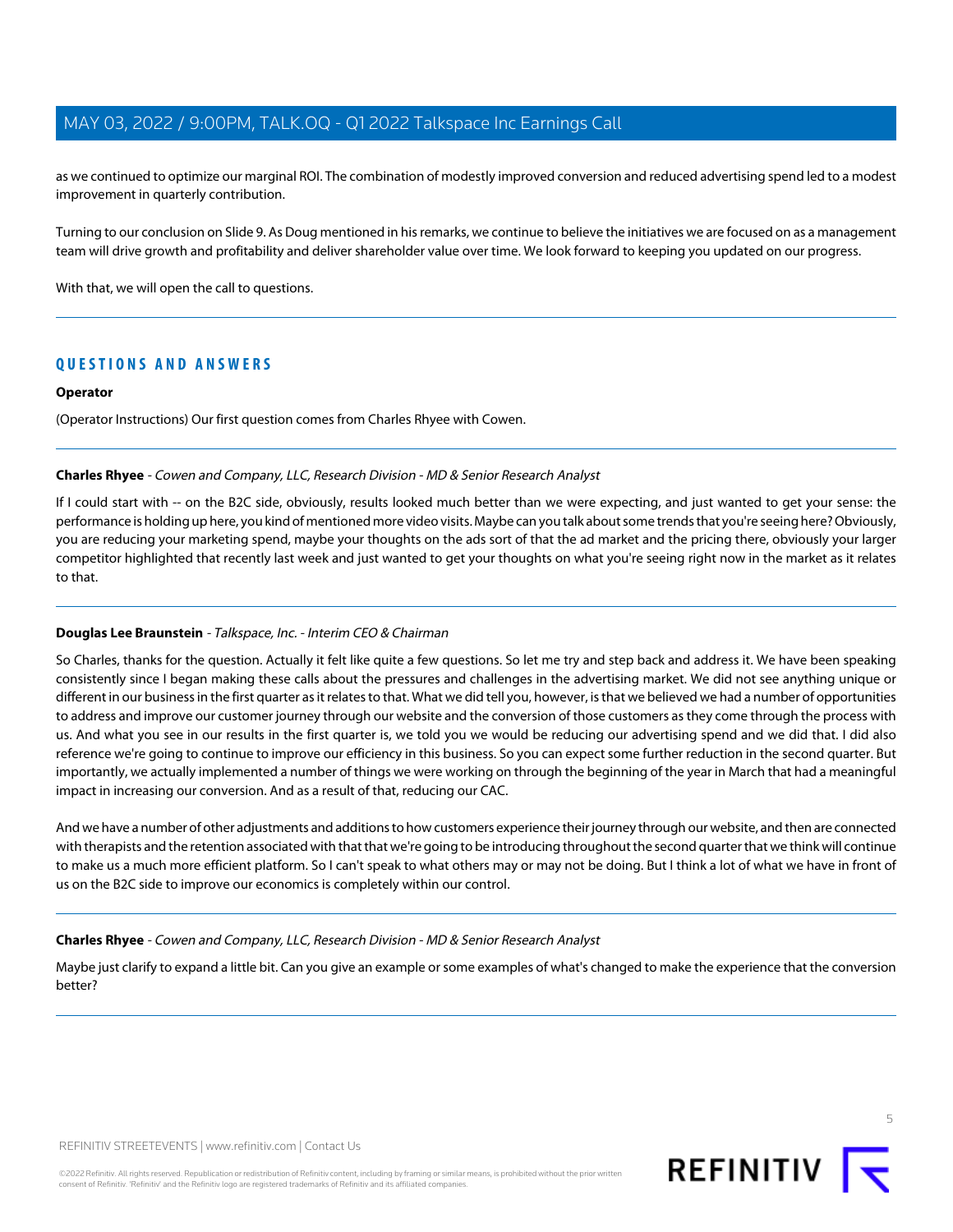### **Douglas Lee Braunstein** - Talkspace, Inc. - Interim CEO & Chairman

Yes. So we changed our matching function. So we did a bunch of customer research and one of the things, Charles, we've said is we're going to try and -- we've now got a fully staffed team, a conversion pod, that is literally focused on optimizing our conversion. So we've added engineering software talent and data scientists in addition to our marketing team. And we are basically looking at our analytics and saying, where can we improve conversion? So one of the big sets of feedback we got from our customers was, they prefer for us to use our algorithm to match them to a therapist. And so we actually went from a match, a broader matching process to what we call the queue. We effectively use the algorithm, pick the therapists for them, get them a match both quicker and we think actually a much more preferential way for the consumer to experience our process and it had a meaningful impact on our conversion. By the way, it also improved the speed at which we match. And it actually increases the capacity in the system. So it had a couple of ancillary benefits for us. But mostly it improves the customer experience.

### **Charles Rhyee** - Cowen and Company, LLC, Research Division - MD & Senior Research Analyst

That's helpful. And then a question for you, Jennifer. You mentioned the gross profit in the quarter impacted by higher costs for clinicians. Can you talk about sort of, what should we expect going forward? Is this something that, obviously wage inflation is a topic across all industries right now? Maybe give us a sense for how you are thinking about further increases in clinician payouts, just maybe your thoughts there that would be helpful as we think about the second quarter and going forward?

### **Jennifer Fulk** - Talkspace, Inc. - CFO

Yes. Sure, Charles. So I mentioned that, we -- Doug had mentioned on a previous call we had a lot of needs as far as addressing the network and ensuring that we were optimizing the experience for our clinicians. And specifically in Q2, we increased wages for...

### **Douglas Lee Braunstein** - Talkspace, Inc. - Interim CEO & Chairman

Q1.

### **Jennifer Fulk** - Talkspace, Inc. - CFO

In Q1, we increased wages for the 1099 therapists' network and that obviously had a negative impact on margins. But as Doug mentioned, it was effective in what we were after, which was improving the satisfaction scores, expanding the hours worked for the contract network, as well as improving our recruiting capabilities. So I think again, our Q1 efforts were effective at doing that. Looking forward, without having specific numbers for you, I think we see opportunities to drive more optimal margin. That's specifically our largest opportunity with regard to our W2 salaried network where we have really just begun early in the second quarter to implement initiatives to drive better productivity with regard to the work that they do. So we see this as having a benefit, as we look forward. And in addition, more broadly as we look at margin, we also see the need to be able to leverage the quality of our services to help to offset those higher wages that we are paying in the price of our services. So these are all parts of our agenda going forward.

### **Charles Rhyee** - Cowen and Company, LLC, Research Division - MD & Senior Research Analyst

So net-net, as we think about the second quarter, and maybe as we think about the year, is this sort of the right gross margin range you would expect or would you expect it to trend back up a little bit? Any color there would be helpful.

### **Douglas Lee Braunstein** - Talkspace, Inc. - Interim CEO & Chairman

Yes. Charles, I guess I would say we think there are number of additional self-help items here, much like I talked about in B2C, that we would hope to be in a position where this is the bottom of the cycle for us from a margin standpoint.

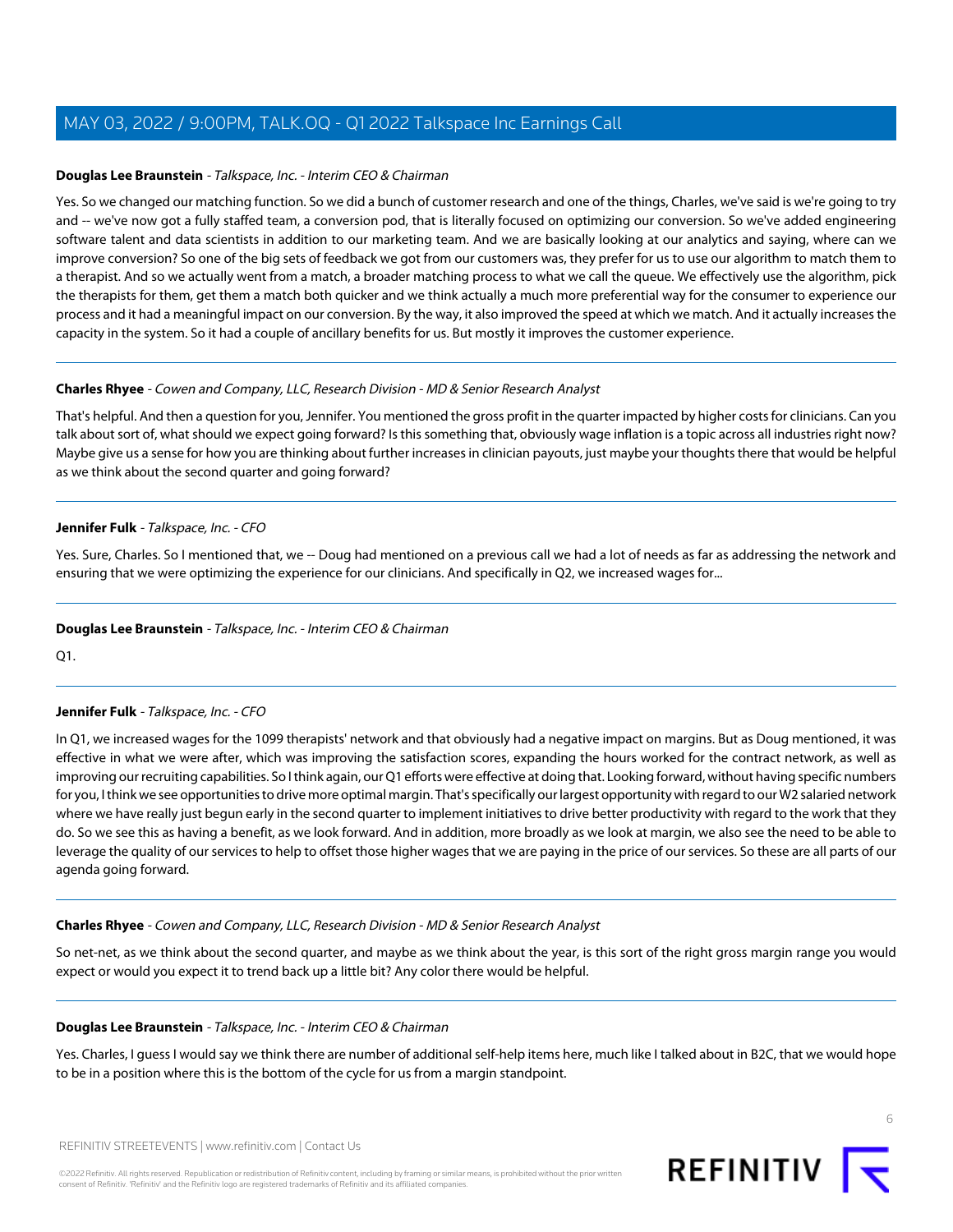### **Operator**

<span id="page-6-0"></span>Our next question comes from Vikram Kesavabhotla with Baird.

### **Vikram Kesavabhotla** - Robert W. Baird & Co. Incorporated, Research Division - Senior Research Analyst

I want to start on the consumer side. Can you just give us some more color on what you're seeing in the competitive landscape today? And in particular, I'm curious if you're noticing any change in the advertising behavior or the types of strategies being used in the environment today relative to the environment that you navigated throughout last year? And maybe from a higher level, would love to get your thoughts on how you're expecting the B2C competitive landscape to evolve going forward?

### **Douglas Lee Braunstein** - Talkspace, Inc. - Interim CEO & Chairman

Yes. So Vikram, happy to do that and Charles focused on that as well. So let me say a couple things. We haven't experienced in the first quarter any meaningful increase in advertising cost. Now we have experienced over the past several quarters increased pressure, largely driven through increased competition in the space. We are certainly aware of what others are saying, but we are really focused on optimizing the spend that we participate in. And so you've seen us, our trending on spend come down now sequentially for 3 quarters. And our ARPU continues to rise sequentially for 3 quarters, and we've now begun to work on improving our conversion. So as I mentioned in my opening remarks, we had the first positive trend in 4 quarters in an improvement in conversion and a reduction in CAC. And much of that was really driven by initiatives that weren't formally launched until March. And we have other things that we believe we can do to continue to improve that performance. I would say that we are striving to have a very disciplined return on invested capital with our B2C business.

And the other piece of the equation for us is the ability to use what is we think we've maintained a leading brand in the space to really drive incremental conversion with our growing network of B2B customers. So you heard me talk about this and I think this is unique for us: Unification of the funnel. We literally talked about that in the third quarter call. We talked again about it in the fourth quarter. We've just begun to implement some testing, quite extensive testing now in our consumer-driven funnel that is demonstrating some really interesting and exciting results to increase our penetration and utilization of our B2B customers through that channel. So we think that for us is also a unique benefit from our consumer advertising spend, converted into B2B.

### **Vikram Kesavabhotla** - Robert W. Baird & Co. Incorporated, Research Division - Senior Research Analyst

Okay. And then maybe a follow-up question on the B2B side. I'm just curious, if you can talk about how the selling process has evolved there. Obviously, there is a lot of moving pieces in the macro environment right now. You talked about the competitive landscape continuing to evolve as well. I'm just wondering, how are customers adjusting their buying processes and decision making processes in this environment? And what types of adjustments are you making to your kind of marketing approach in that environment, if any to kind of react to that. It would great to get your thoughts there as well.

### **Douglas Lee Braunstein** - Talkspace, Inc. - Interim CEO & Chairman

Yes. So Vikram, actually, again, I'm going to tell you for us the first quarter, we added covered lives, we added sessions, we added DTE customers, we signed our first \$1 million annual revenue account. We have what I would suggest is a reasonably robust pipeline of potential customers to add to our DTE business coming into Q2. We're not really seeing a change in the pace of demand for B2B services for behavioral healthcare. Quite the opposite. It continues to be, I think, top of mind for companies and for payers and this is still unfortunately in the US, a huge unmet medical need. Access still remains remarkably challenged, and we think our solution set both for our DTE account and for our payers is actually quite powerful in addressing those needs. So we're not really seeing a change in buying patterns.

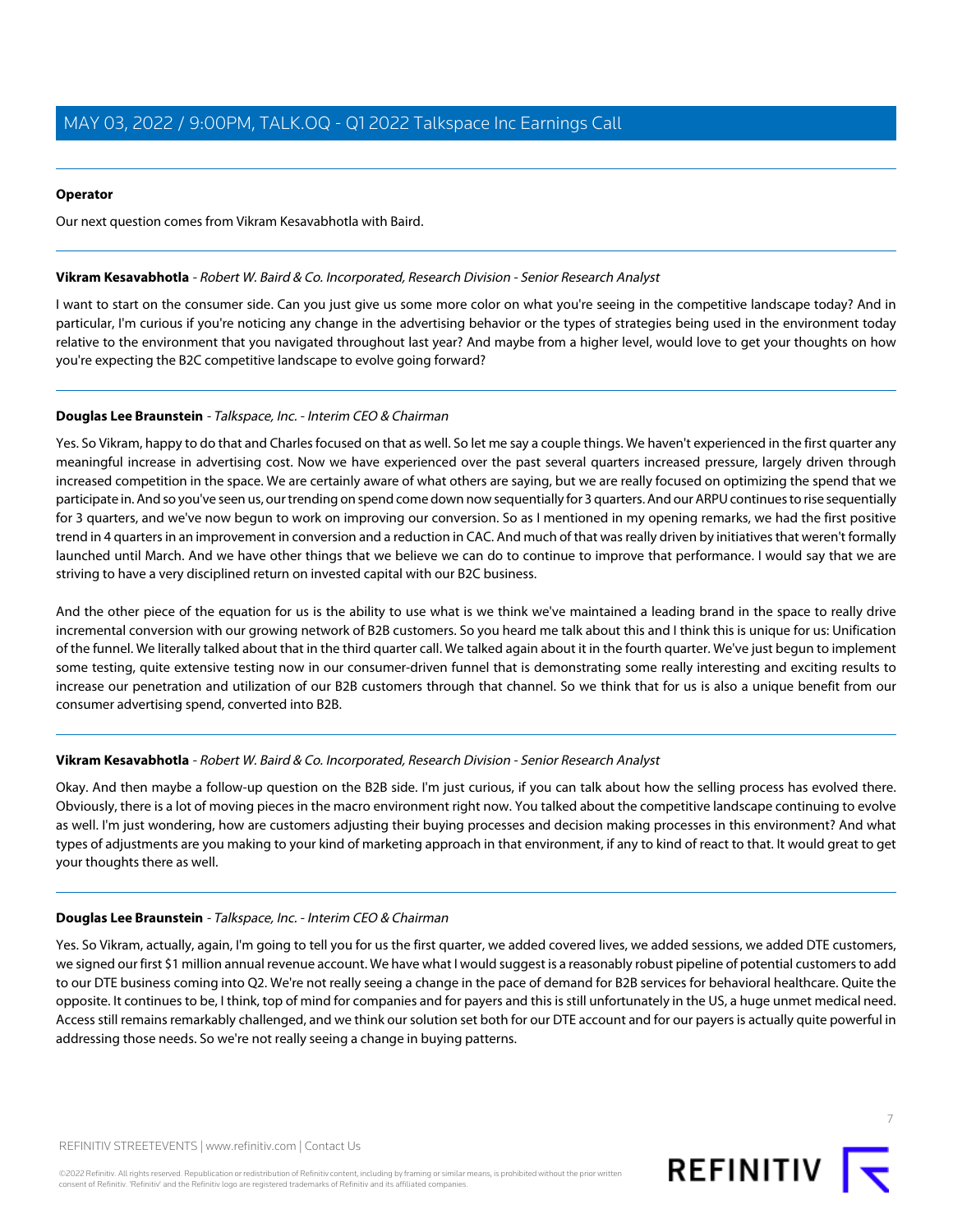I will say, the one caveat is, I mentioned in the introductory remarks, we are increasingly targeting larger accounts, and the general selling cycle of those accounts, as you might expect are longer. They have RFPs. Those tend to go through a little bit more, having worked at a very large company in my prior life, they are more process-driven and they take time. So while we have a robust pipeline of those opportunities, they'll be lumpier in nature and they can have a quarter to quarter swing on our trendline but the trend is still up and to the right.

### **Operator**

<span id="page-7-0"></span>Our next question comes from Ryan Daniels with William Blair.

### **Ryan Scott Daniels** - William Blair & Company L.L.C., Research Division - Partner & Co-Group Head of Healthcare Technology and Services

Congrats on the progress, I guess, really towards all the goals you laid out. Let me start with one. You mentioned ARPU is also increasing, which is a nice trend to see. What's driving the move to more video sessions? Is that something you're actively pushing or marketing differently, or is it just consumers adopting that more?

### **Douglas Lee Braunstein** - Talkspace, Inc. - Interim CEO & Chairman

It's a combination. Look, I think we are doing some smart things from a marketing standpoint, because we like the higher ARPU. But honestly, it's a demand-driven functionality. We are seeing that, by the way, Ryan, we are seeing that in our B2B business as well. There is an increasing, as we're re-upping clients they're moving from texting only plans to texting plus video or moving completely to live video. It's for us. It is not only a positive from an ARPU standpoint, but Jennifer mentioned the opportunity for us to improve the productivity of our W2 therapists, which is called our NPP, our National Provider Practice.

One of the ways we intend to do that is to move that group more towards live video, which allows us to more effectively manage their schedules. It also allows us to do a better job with our members by actually doing some basic forward scheduling, regular scheduling. And so, it not only has a benefit from a productivity standpoint, but we think it will increase utilization and retention because we're able to more actively manage the interaction with therapists and their members. Ultimately, the best news in that is we think duration improves efficacy, in fact, we know that from our clinical work. And so we think this actually improves outcomes and makes our members healthier and more productive.

### **Ryan Scott Daniels** - William Blair & Company L.L.C., Research Division - Partner & Co-Group Head of Healthcare Technology and Services

Yes. That's helpful color. And then I, you didn't mention this, but I assume the improvement in the matching algorithms is not only helping with conversion rates, but is that also driving longer lengths of treatment, because you're getting them to the right therapist?

### **Douglas Lee Braunstein** - Talkspace, Inc. - Interim CEO & Chairman

We implemented in March, so I think it'd be misleading from a data standpoint. We think it will, but we don't have enough data to come back to you yet. We're clearly keeping an eye on that.

**Ryan Scott Daniels** - William Blair & Company L.L.C., Research Division - Partner & Co-Group Head of Healthcare Technology and Services

Okay. We will stay tuned. And then good news on the strength of the pipeline to D2E customers and in the first million dollar sale. So congrats -- I am curious with that changes, does it require any changes in the size of your sales team? The way you are going to market there or pitching the product, whether it's an employee benefit or ROI driven? Just anything like that sales force changes, product needs, et cetera?

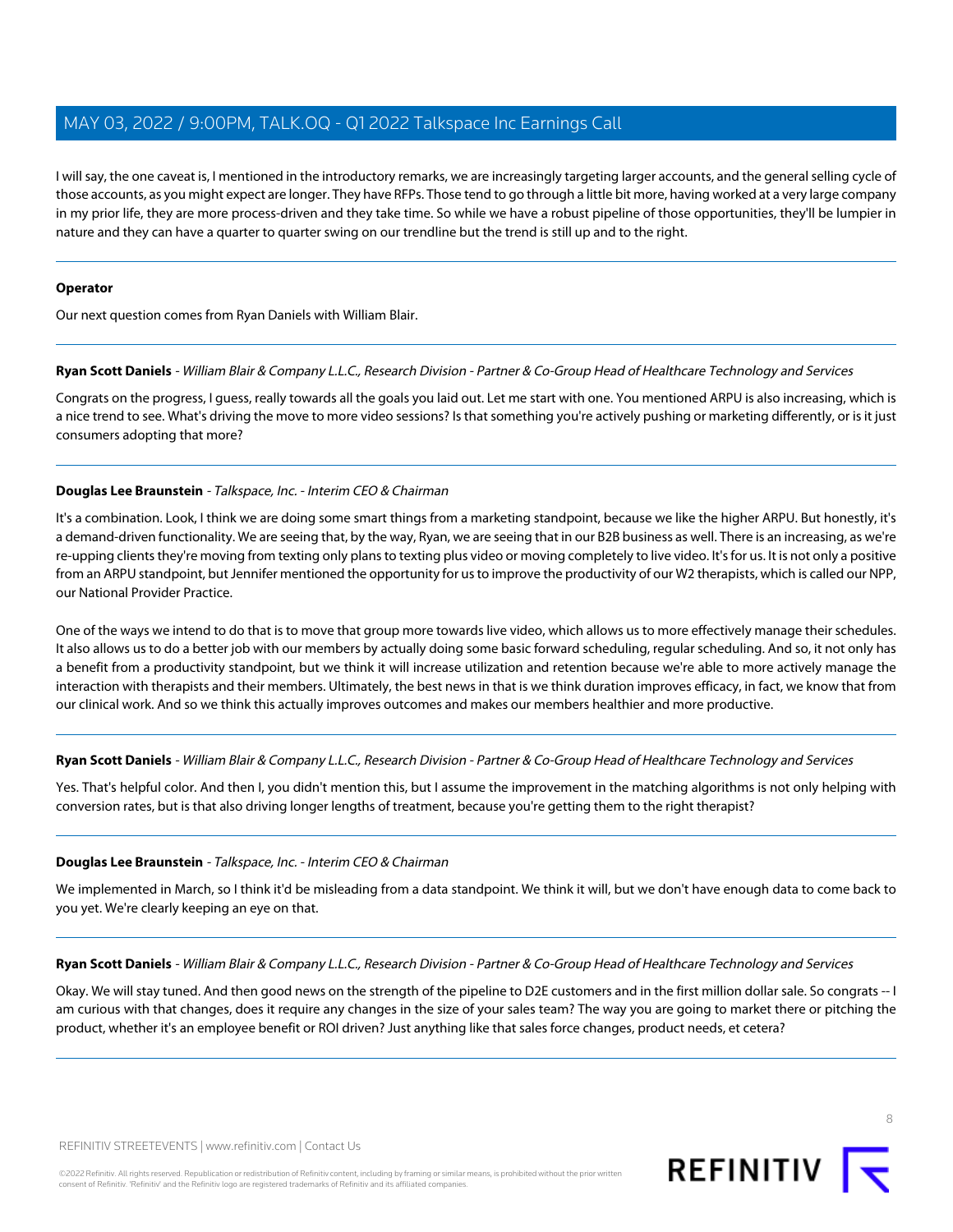### **Douglas Lee Braunstein** - Talkspace, Inc. - Interim CEO & Chairman

Yes. So it's a really great question. As I mentioned, actually again, in the introductory remarks, we added about 25% more individuals to our sales team across B2B. In the first quarter that was basically our target. We were very successful in hiring, and adding folks because people are excited to come to us because they see the opportunity.

The other big thing we're doing is we've gotten way more rigorous in targeting. That's really important. And then, I'll tell you the third thing that we're doing, Jennifer talked about our ability to respond to the increased cost of our therapists, which we thought was really important to do for a variety of reasons. We've also got increased cost across the board. Obviously everyone is dealing with increased costs. We're trying to drive much more effective relationships with our customers that reflect the quality and the efficacy of our services. And we are having, I would say, it's early days and we're having real success with this. I know this is maybe more than you asked for. But we are really, we are doing some research right now that we think will help continue to validate the fact that people who use us as a benefit for their employees get reduced turnover; increased satisfaction, increased morale, and reduced medical costs. And so as a result, we think, of a lot of that work that's been done -- we think there is a pretty high ROI for our employers in utilizing our services.

And I know, I'm going on, on this, but I'll add one more thing, which is really exciting for us. We introduced a full suite of, and I haven't really -- I didn't talk enough about this -- we introduced Talkspace Self-Guided, which is a full suite of digital product that both has clinical efficacy as well as a broad set of applicability directly to our B2B customers. And it has really been driven as a B2B product set. We just started introducing that as an offering for our both DTE and our payer customers, and the early reaction to that is really quite positive. And what it allows us to say, is we've got a full suite from self-help to therapy, to psychiatry, so we can be sort of a one stop shop for behavioral needs for most of what employers are looking for.

### **Operator**

<span id="page-8-0"></span>Our next question comes from Stephanie Davis with SVB Leerink.

### **Stephanie July Davis** - SVB Leerink LLC, Research Division - Senior MD of Healthcare Technology and Distribution & Senior Research Analyst

Hey guys, thank you for taking my question. I have a quick question about the arc of the B2B business. As we think about both growth and evolution, how should we think about the end market demand? Is there structurally enough wallet available for pure-play employer wins? Or with the current backdrop with employer fatigue, do we see greater focus on something else, such as EAP enablement or a continuation from your recent payer wins?

### **Douglas Lee Braunstein** - Talkspace, Inc. - Interim CEO & Chairman

You know, Stephanie, I am not exactly sure what you're looking at or referring to. On the payor side, we signed up a big national account at the end of the first quarter. We added more lives with another large national player. And we have got a pretty robust pipeline of new payer relationships that we have not penetrated. And I would say, across the board on the payer side, everyone is facing significant challenges in meeting the demand of their members. On that side, we think there's lots of opportunity and we haven't even really scratched the surface of some of the things we've got planned to drive utilization and penetration of the lives we currently now cover.

On the DTE side, again I think our pipeline is pretty robust. While we are proud of all the accounts we've added, it's an incredibly small number relative to the size of the opportunity set. And we continue to experience inbound calls from individuals. We continue to see circumstances where we're pitching and there's very little competition and we continue to win more than our fair share of things where there is competition because people really like our product. And I just have to say the strength of the brand is really important. And I think we're making the product better every day. So I'm a little bit confused by the predicate of your question, but we remain reasonably optimistic about the opportunity set in B2B.

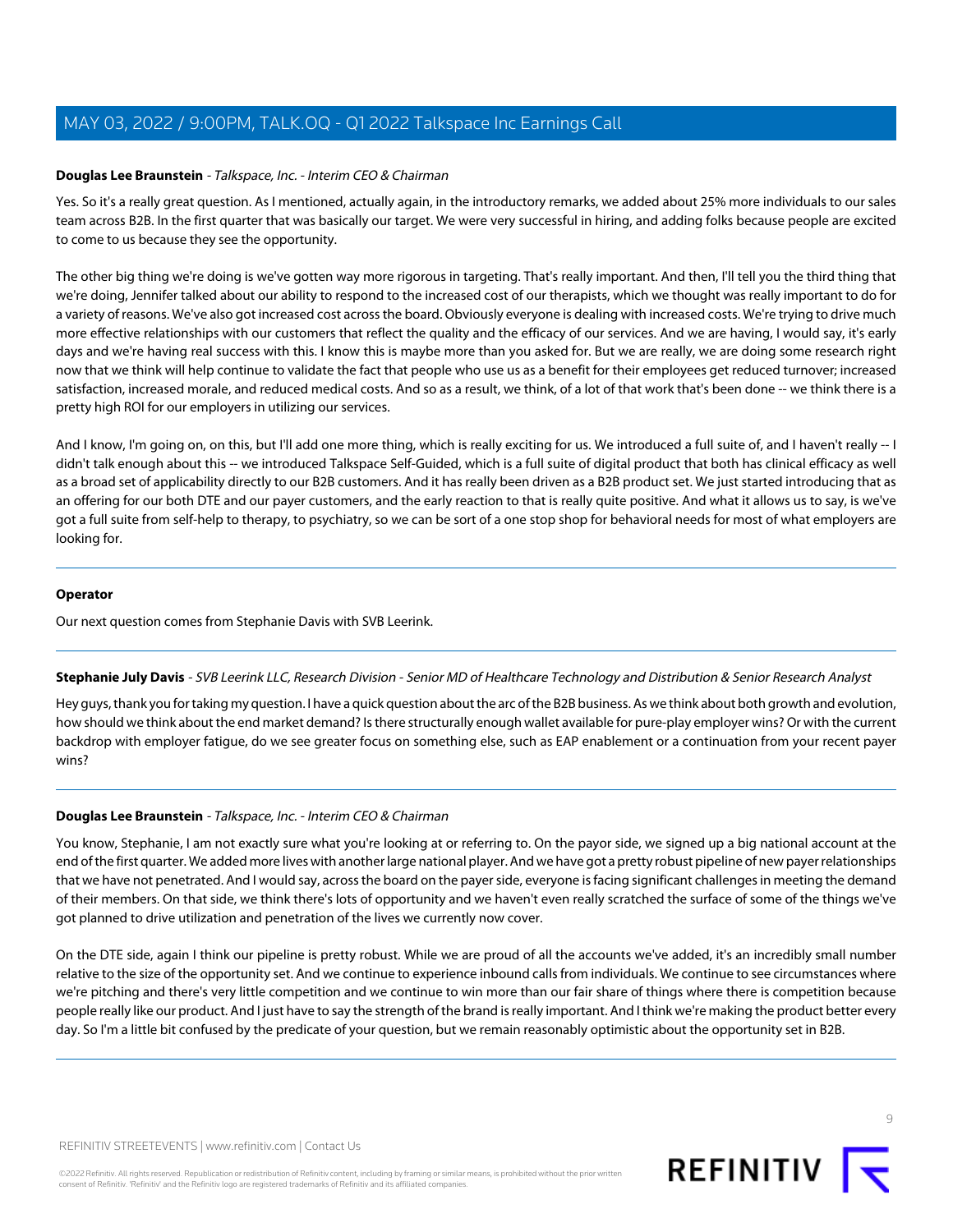### **Stephanie July Davis** - SVB Leerink LLC, Research Division - Senior MD of Healthcare Technology and Distribution & Senior Research Analyst

Follow-up then. We are seeing in our channel checks for employers there's a lot of fatigue for all the different PM/PM solutions that exist in the market, and that they've been pitch through the past 2 years. So a lot of the employers facing solutions just aren't doing as well recently, candidly. So is there more creative pricing beyond a rope PM/PM where you're seeing a lot of traction such as just offering as an insured benefit or is there alternative ways you were selling in this market?

### **Douglas Lee Braunstein** - Talkspace, Inc. - Interim CEO & Chairman

So there's no question for us, we've had a pretty unilateral approach to our DTE business. I would say, we think there's a lot of opportunity over-time to drive the fact that we feel very strongly about our clinical efficacy and our outcomes data. And so are there going to be more opportunities for us to be creative? Absolutely. I think there are also more opportunities for us to become, because of that, closer, better partners with our employers. And we're in active discussions with a number of them right now.

So I'm not -- again, fatigue would not be the adjective that I would use to describe any of our B2B business, quite the opposite. So I can't speak to competitors. I don't have a view. I can speak to what we are offering. And we have a pretty rigorously, clinically, demonstrably good product. And I would say this digital offering we just offered is differentiated from a lot of things out there, right. It's got some real clinical efficacy to it. It also incorporates workshops and sessions with live therapists. There's a lot -- and then, it has the natural extension for those individuals that need more to move right into our therapy product. So I remain pretty -- look, it's a tough world out there, but I remain pretty optimistic.

Jennifer, you want to add something?

### **Jennifer Fulk** - Talkspace, Inc. - CFO

Yes. I just wanted to add, so there's the new business and expanding relationships with payers. But, as Doug mentioned, a huge opportunity for us is with the 76 million covered lives that we have in hand. And I just want to say, we grew sessions 11% quarter-over-quarter. This is where we have I think the largest opportunity. And this is where the efforts that we have, as we have described in the operational agenda related to the product and ensuring we are optimizing that customer experience, unifying the funnel, making it easier for those covered patients to use Talkspace. These are all efforts that we see playing out and driving, helping to drive growth into the future.

### <span id="page-9-0"></span>**Operator**

(Operator Instructions) Our next question comes from Glen Santangelo with Jefferies.

### **Glen Joseph Santangelo** - Jefferies LLC, Research Division - Equity Analyst

I hate to do this, but I do want to follow-up on this B2C side one more time, because I think this is a good question for people. I think if you listen to one of your competitors last week, they talked about, a private player potentially doing some irrational things. And I think everyone including yourself is obviously aware of some of the financing that's going on in the private side and in particular, some more recent financings. And now you are seeing some meaningful share shift and I guess that leaves people sort of wondering about the barriers to entry into this business. And you are at a time where Talkspace is trying to cut costs and become more financially efficient and lower the CAC at a period where others seem to be investing sort of very heavily and seem to be taking some share. So I was just wondering if you could maybe provide your thoughts on that dynamic on how that plays out on both not only the B2C side, but also if that ultimately spills into the B2B side.

 $1<sup>0</sup>$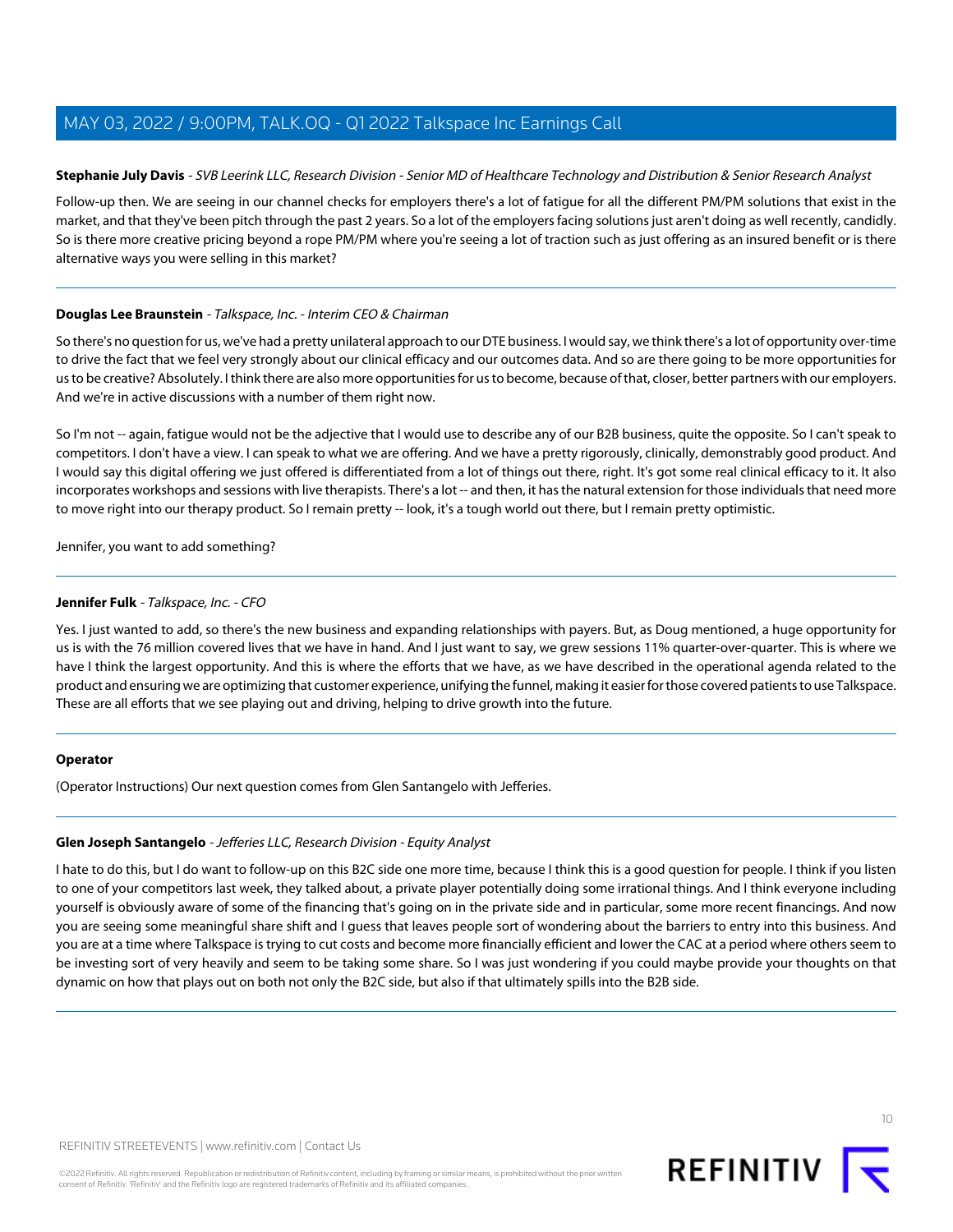### **Douglas Lee Braunstein** - Talkspace, Inc. - Interim CEO & Chairman

So I think, look, I can -- let me just reiterate and start off with the facts of where March was for us, which we made a number of changes that improved conversion and reduced CAC. And those 2 facts that I would not have been able to say that for the proceeding 4 quarters. So I can't tell you what the world will look like going forward. But I can tell you that we believe there are still a number of things within our control to improve conversion and reduce CAC. We want our share to be focused on high return investments. That's where we are, and we are going to continue to drive towards.

It's going to take us where -- we had a better quarter from a cash standpoint. We have our own set of expectations to continue to improve our cash efficiency. And we are going to be working on that every day. We have what I believe is a unique product, and others that have raised a lot of capital have different approaches to the market. Some of those have attracted a fair amount of press coverage in the last few days. That's not a path we've chosen to go on. We're really focused on these digital self-help capabilities --- therapy, and an approach to psychiatry which is different than others. Our objective is to spend our shareholder money wisely, and generate a good return.

Over time for us, I think that means more of our business comes out of the B2B side where we've got a really good presence today and we've got really good product and we've got really solid momentum. And the last piece I'm going to just say, which we have not begun to take advantage of at all, but I think it is clearly in our plans. We have great data and analytics, and eventually, I think we are very well positioned to be a leader in value-based care for behavioral. And I do not believe others are similarly situated.

### **Glen Joseph Santangelo** - Jefferies LLC, Research Division - Equity Analyst

Doug, maybe I just follow-up on the balance sheet, right? There's still no guidance and so as you look forward, I am guessing you don't want to give us too much of a clue, but we're sitting with \$184 million of cash, the Company lost \$20 million this quarter. It's unclear to us if it stabilizes from here or gets better from here, and how we should think about that cash burn rate relative to the capital structure of the company today? Sorry, did I cut you off?

### **Douglas Lee Braunstein** - Talkspace, Inc. - Interim CEO & Chairman

No, it's a really good question. So let me just make sure we're clear on the underlying for the quarter. So we actually, because we are focused on cash across the income statement and the balance sheet, we burned a little less than -- a little more than \$13 million in cash this quarter, because we actually drove some real efficiency in our working capital. And that was again part of a very proactive management team finding the ways to optimize use of cash.

The second thing, I think, what Jennifer said was, you should think that over time cash should better track EBITDA, and EBITDA for the quarter was a loss of about \$18.5 million, if I'm remembering the number off the top of my head correctly. And then the last thing I just said is, we are going to continue to drive more efficiency out of the business in a variety of ways. So our expectation is that you will see cash burn coming down over time, as we continue to implement a lot of these changes. They're both good for the customer, they're good for our members, they're good for our employees, and they ultimately have to be good for our balance sheet. So that's sort of what I'm going to say. We are really highly focused on cash and having all the resources we need to get to a place where the shareholders are seeing a lot of value.

### **Operator**

That concludes today's question-and-answer session. I'd like to turn the call back to Doug Braunstein for closing remarks.

### **Douglas Lee Braunstein** - Talkspace, Inc. - Interim CEO & Chairman

Yes. So I want to thank everybody for listening. We look forward to continuing to engage and make progress. I do want folks to remember, we are on a journey together. I think we have made some really good steps forward. I hope you are starting to see that in the financials. We have more